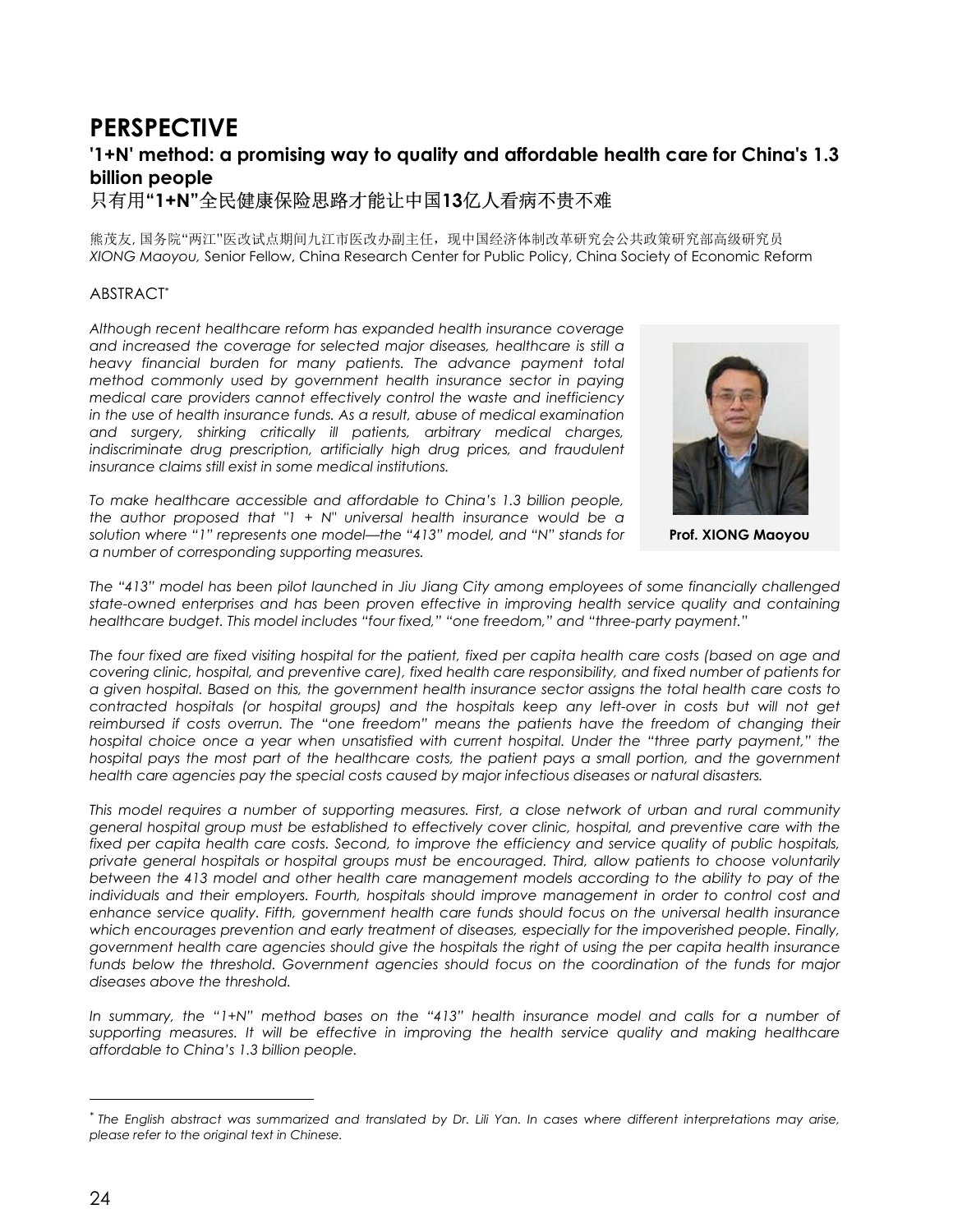中国三年新医改试点已经结束,虽然在扩大医保覆盖面,提高若干重大疾病医疗保障水平等方面取得了一定成 效,但试点结果与预定目标仍有较大距离,看病贵、看病难依然是中国许多老百姓反映的热点,也是中国政府 工作的重点和难点。笔者根据十余年医改理论研究和实践探索,认为:只有用"1+N"全民健康保险(简称健 保)新思路才能真正让中国 13 亿人看病不贵不难。

#### 一、中国全民医保面临的严峻挑战

从 1995-1998 年的国务院"两江"(即江西省九江市和江苏省镇江市)医改试点,到 2009 年的国家新医改方案 出台,再到 2009-2011 年国家新医改试点,尽管政府的投资力度在不断加大,医保(含新农合,下同)报销比 例也在逐步提高,可是由于医疗机构中的滥开药、滥检查、滥手术、乱收费、药价虚高和造假骗保等现象久禁 不止,因而导致大量患者看病负担依然十分沉重;同时,由于基层公立医疗卫生机构中平均主义和"大锅饭" 机制滋生,有更多的患者由基层推向大医院,因而导致不仅城市大医院的看病难没有明显改善,而且许多农村 地区看病变得更加困难。

为了回避医保基金风险,政府医保部门一直在普遍采用一种被医院称之为"野蛮"的医保结算方式——总额预 付。该方式可以确保医保基金总额不超支,却不能有效控制医保基金的浪费和流失,而且会导致医院推诿患者, 尤其是推诿重症患者的现象,其结果只能让参保人的医保水平和质量大幅度缩水。这种只能"向上交差"(避 免政府财政风险),却不能"对下负责"(让大量患者看病负担越来越重)的结果,并不是我国全民医保所需 要的目标。中国全民医保并不只是人人持有一张医保卡,而是要人人看得起病,并能及时看得上病。因而控制 **医保基金的浪费和流失,提高全民医保的投资效率和服务质量迫在眉睫**。

为了提高医保基金的使用效率,从 2011 年开始,国家人社部和卫生部准备对医疗保险和新农合实行门诊按人 头付费、住院按病种付费。然而,该方法也会出现以下问题:

一是会导致大量的门诊病人向住院推诿。因为按人头付费(即按参保人在医院的"定点"人头数付费,而非按 "就诊"的人头数付费,下同)会让医疗机构希望自己的门诊人次越少越好;而按病种付费则让医院希望自己 的住院人次越多越好。这就会有更多的患者被医疗机构以种种理由从社区门诊推向大医院住院。而政府部门和 经办机构也无法识别,更无法阻止这种推诿行为。如果将大量在社区门诊就能治愈的患者推向大医院住院,这 会大大加重患者的看病负担,也会导致大量医保基金浪费和流失。也许政府为了控制这种推诿现象,会规定医 疗机构的门诊人次必须达到一定数量或金额,这又会把按人头付费演变成总额预付,那么过度服务和造假骗保 等现象又会在门诊医疗机构中重演。

二是按病种付费的缺陷也显而易见。按病种付费除了会促使医院提高病种等级、伪造就诊病例和推诿危重病人 等弊端外,更明显的缺陷就是病种覆盖范围有限。因为人类有二万多种疾病,可是现在不少地方实行按病种付 费的只有几个病种,多的也只有一百把个。那么人的一个多数没有覆盖的疾病怎么办? 据说卫生部准备搞几百甚至上千个病种。可是中国现已是市场经济,药品成本会随着物价的波动而改变,政府 部门是否有能力将这么多病种限价标准也跟着市场变化及时调整?同时,不同地区的物价和医务人员工资水平 也不同,也会导致不同地区病种成本的不同,那么不同地区的病种限价标准是否也要有所区别?如果不考虑上 述因素,所制定的病种限价标准是不准确、不合理的;而如果考虑上述因素,其操作成本之高和难度之大可想 而知。

中国目前还是个发展中国家,尤其是经济欠发达地区,政府财力十分有限,加之中国的新医改又是一种"撒胡 椒面"式的政府投资方式,政府投入全民医保的资金更是有限,如果政府部门还找不到一种控制医保基金大量 浪费和流失,提高医保工作效率和服务质量的有效方法,要想让中国 13 亿人看病不贵、不难,其难度不言而 喻。

综上所述,医保基金浪费和流失严重,而政府部门至今仍未找到一种能遏制医保基金浪费和流失的有效方法, 加之政府又是"撒胡椒面"式的医改投资方式,这三个方面的原因将会给中国全民医保带来巨大风险,这也正 是中国全民医保目前和今后所面临的严峻挑战。所以,探索一种低成本、高质量的中国全民健保新思路不仅十 分必要,而且非常紧迫。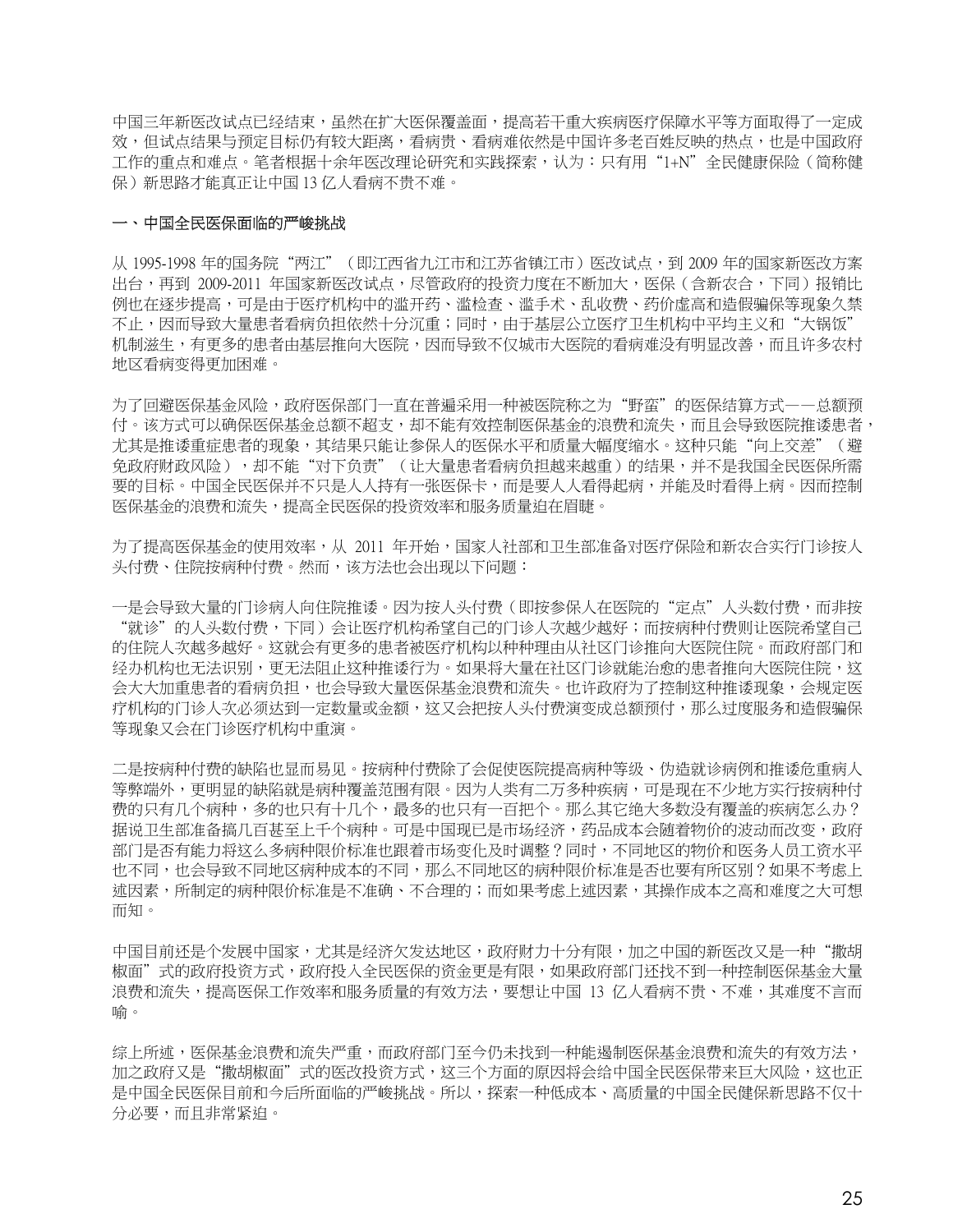#### 二、事实早已证明按人头付费也能用于住院

中国国家人社部和卫生部只打算将按人头付费用于门诊,难道是按人头付费不能用于住院?事实证明并非如此。 1998 年(即国务院"两江"模式试点结束的这一年)笔者提出的以按人头付费为核心措施的"四一三"健保模 式,从 1999 年开始,先后被九江市科委、江西省社科规划办、江西省科技厅和国家科技部立项研究,并在九 江市和九江县将按人头付费用于住院试点,试点取得了明显成效『『2』。

2001年,中国国家科技部的"四一三"模式试点是将医保按人头付费在九江市直单位用于住院(因当时门诊没 有实现统筹,所以门诊无法采用按人头付费,预防保健按人头付费更是无从谈起)。试点结果:医保费用比上 年下降了 53%(上年超支 690 万元,当年结余 514 万元),扭转了九江"两江"模式试点连续 6 年大量超支的 局面(共超支 5309 万元),给政府减轻了巨大财政压力;因有效的遏制了过度医疗服务,也减轻了患者看病 负担;尤其是政府还从结余的数百万元中拿出大部分资金用于大病患者的第二次报销,更减轻了大病患者的看 病负担;患者的医疗质量也实现了零投诉,改变了九江"两江"模式试点 6 年来平均每年 114 人次,最多一年 361 人次医疗质量投诉的局面;医保定点医院也改变了多年来"丰产不丰收"的局面(医院虽有大量违规收入, 而因医保基金大量超支,政府无力也不愿意给医院拨付费用),第一次实实在在拿到了属于自己的合理医保收 入。有的医院还利用这一年医保增加的收入将门诊部装饰一新。因而 2002 年 5 月 23 日的《中国劳动保障报》 报道:九江"终于在 2001 年底实现了医疗保险的'三满意':职工满意、医院满意、政府满意。"不过十分 遗憾的是,因当时"四一三"模式中的按人头付费未得到国家有关部门认可,仅试点一年后经行政干预而被迫 终止。

从 2004 年 7 月开始,九江市的困难企业职工住院医保,不得不再次借鉴 2001 年"四一三"模式试点中的按人 头付费作法。当时因九江市政府和企业均无力为困难企业职工投资参保,不少困难企业职工因无医保而病无所 医。九江市医保部门顶着重重压力,利用按人头付费低成本的特点,将医保筹资负担下降了 40%(仅用职工工 资的 3%标准筹资,而全国困难企业普遍采用职工工资的 5%标准筹资),再加上 5 元大病保险,每月仅交 28.8 元保费,就可获最高 17.5 万元的住院医保待遇。因是"低收费、高保障",在财政无一分钱投入,政府也未作 任何宣传动员的情况下,有 33 家困难企业,一万多名职工自愿自费参保。运行 5 年,基金基本收支平衡,职 工病有所医。该作法直到 2009 年企业改制,因困难企业不复存在而终止。

从 1999 年至今,九江市的九江县先后被九江市科委和科技部作为"四一三"模式试点的合作单位之一,将按 人头付费在行政事业单位职工的住院医保中应用了十余年,运行一直平稳。这是因为与九江市相比,九江县的 地方更小,受外界关注小,因而外界的干预也小。当然与当地政府的重视和支持密切相关。

还有武汉市商业职工医院的"保险医疗",曾不仅将按人头付费用于住院,而且同时用于门诊,仅用职工工资 的 5-6%标准筹资(全国普遍用职工工资的 8-10%标准筹资),就能让参保人享受门诊和住院,除高档检查需要 患者少量交费外,其它检查和用药基本免费的医保待遇。因而该作法曾享誉国内外。后同样因与中国现有政府 医保管理体制格格不入而发展受阻。

无论是九江市还是九江县,之所以能将"四一三"模式的按人头付费用于住院,是因为九江是经济欠发达地区, 政府和企业的财力十分有限,控制医保基金的浪费和流失,提高医保基金的使用效率显得格外重要;同时九江 又是一个老医改城市,已饱受过因医保基金超支给医保主管部门和经办机构带来的巨大压力,包括来自参保职 工的压力,尤其是来自市政府的压力。当然还有一个十分重要的原因:当地的医保行政主管部门和经办机构具 有崇高的自我牺牲精神,因为按人头付费用于住院就意味着要放弃医保统筹基金的审批权。为了让千千万万的 患者病有所医,他们选择了放弃,精神实在可嘉。如果说,按人头付费不能用于住院,其障碍并非是操作技术, 而是政事不分、管办不分的政府管理体制。所以,到目前为止,在中共中央 2009 年第 6 号文件(即国家新医 改方案)第十二条要求的"完善支付制度,积极探索实行按人头付费、按病种付费、总额预付等方式",其中 后两种付费方式政府部门探索和推广十分积极,而唯有名列首位的按人头付费方式却因政府部门利益的影响而 遭受冷遇。如果中国的医保实行了管办分离,这种障碍也就不复存在了。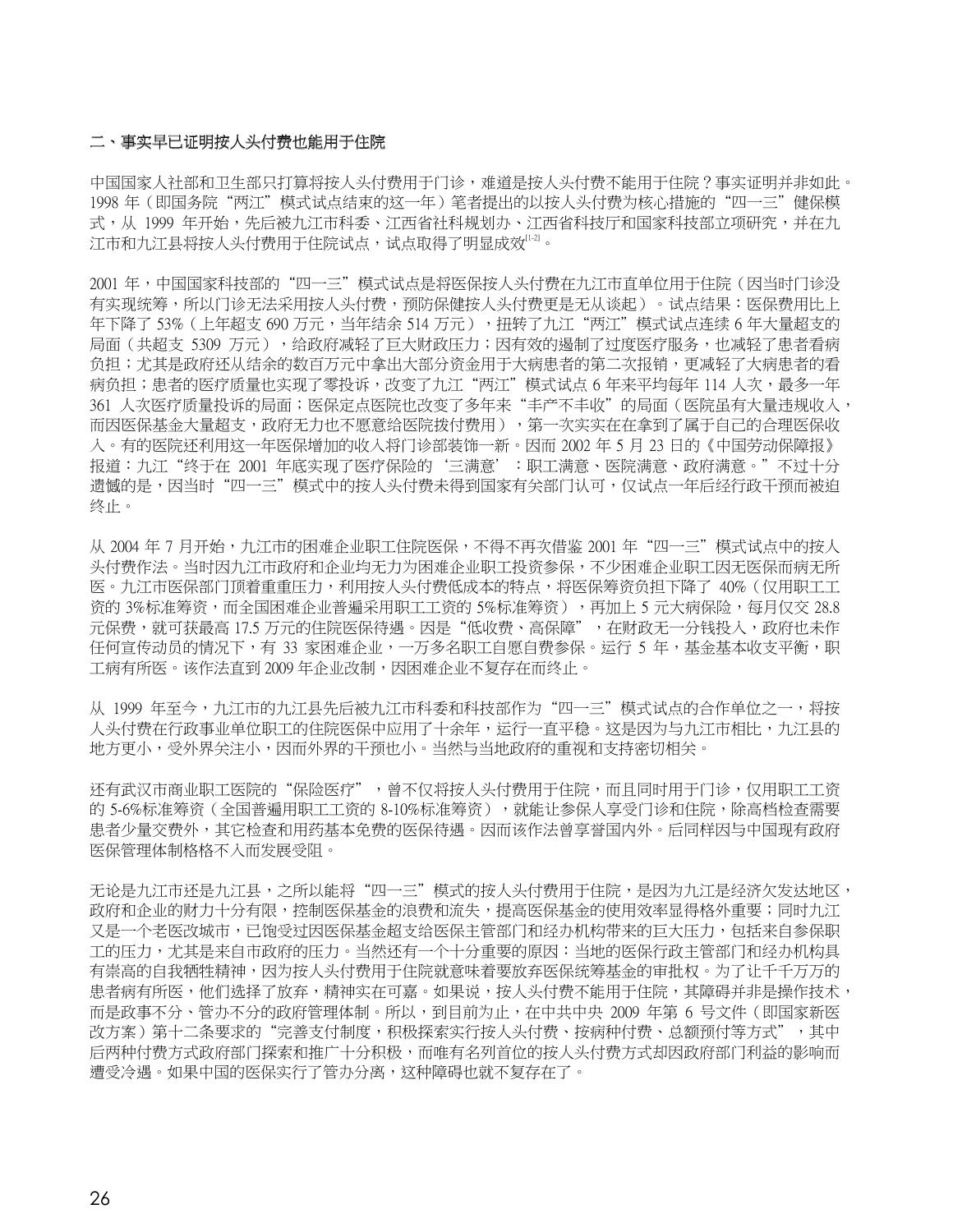### 三、"1+N"健保思路能让中国 13 亿人看病不贵不难

"1+N"就是"四一三"健保模式 + 多项相应配套措施。

什么是"四一三"健保模式?如果简明扼要解释就是:将按人头付费同时用于门诊、住院和预防保健 + 参保人 有定期选择医院或医院集团定点的自由 + 参保人看病个人少量付费。比如:2012 年有 10 万参保人自愿选择某 家医院集团健康保险定点,经办机构则将这 10 万人的防病与治病(含预防保健和门诊、住院)费用与责任交 给这家医院集团,费用超支不补,节余也归这家医院集团,医院集团必须保障这 10 万人病有所防,病有所医。 行政主管部门和经办机构的主要工作精力由控制费用转向监督医疗卫生服务质量。参保人如对医疗卫生服务质 量不满意,有定期(一般每年一次)重新选择其它医院集团定点的自由,任何组织和个人不得以任何理由进行 干涉。参保人看病时个人应少量付费(不得完全免费),特困人群可由政府实行医疗救助。需要说明的是,在 初始阶段,参保人洗择的可能只是一家普通综合性医院,但在"四一三"模式机制的作用下,在 3-5 年内,医 院集团就会在全国广泛建立起来。

"四一三"模式的主要作用有三:

一是能让医药卫生事业变恶性循环为良性循环,变六败俱伤为六方共赢。因为医疗行业是个由供方点"菜"而 由需方买单的特殊行业。因是别人买单,从自身利益出发,就有可能:医生乱点"菜"、医院乱买"菜"、药 商乱卖"菜"、药厂乱做"菜"、政府乱管"菜",最终导致患者不得不乱吃"菜"。这"六乱"必然导致整 个医药市场经济规律混乱,受害的首先是患者,同时还有医生、医院、药商、药厂、政府。如果通过"四一三" 模式机制作用,让医院自己点"菜"自己买单,那么就是良性循环:医生合理点"菜"、医院合理买"菜"、 药商合理卖"菜"、药厂合理做"菜"、政府合理管"菜",最终让患者合理吃"菜"。这六个"合理"就会 让整个医药市场经济规律正常回归,受益的首先是患者,同时还有医生、医院、药商、药厂、政府。

二是能促使医院自觉做好预防保健工作,让参保人少生病、不生病。因为"四一三"模式是让医院自己买单, 医院为了获得更多的健保利润,医院不仅会让参保人有病早治(以免患者的病小病拖大,短病拖长,花医院更 多的钱),而且会让参保人无病早防(积极做好预防保健工作),从而提高参保人的健康水平,一方面减轻参 保人看病负担,另一方面减少大医院看病排队人数。

三是让医保经办机构操作变得更加简单、容易、高效。因为如果将按人头付费同时用于门诊、住院和预防保健, 自然不存在将病人从门诊向住院推诿;也不会像按病种付费那样,只能覆盖部分病种,而能覆盖所有病种和所 有人群(包括职工、非国企职工、灵活就业人员及城乡居民);也无需政府花大量人力、财力和物力去经常计 算和调整各个病种的限价标准;更不会像总额预付那样拒收和推诿医保患者。因为按人头付费与总额预付的根 本区别在于:前者从定点医院转出的患者,医疗费用仍由定点医院买单;而后者从定点医院转出的患者,医疗 费用完全由别人(即其它定点医院或医保经办机构)买单,所以当后者的定点医院的总额控制指标超额时,会 毫不犹豫以种种借口拒收和推诿患者。

不过,无论是九江市和九江县,还是其它地方的大量事实都说明,虽然"四一三"模式的作用是明显的,但是 如果要让"四一三"模式充分发挥作用,并在全国更大范围内推广应用,还会受种种条件的限制,因而还需要 有更多相应的配套措施。这些配套措施主要是:

(一)必须建立非垄断、有城乡社区网络的紧密型综合性医院集团。

也就是在一个城市或地区必须建立多家让社区与医院成为真正"一家人"的紧密型综合性医院集团,只有这样 才能将按人头付费同时用于门诊、住院和预防保健。如大庆油田医院集团有 2 家三甲综合性医院、9 家成员医 院(其中有多家专科医院)、14 家社区卫生服务中心、59 家社区服务站,覆盖大庆市 55 万服务人口(占大庆 市总人口 1/3)的大型紧密型综合性医院集团。普通的县级医院能治愈 90%以上的疾病,这种医院集团,无疑 小病、大病的治疗和预防应都能胜任。

大庆油田医院集团是全国社区卫生服务和双向转诊的先进典型,它能较理想的解决当地居民的看病难[3],如果 又涌过在医院集团实行门诊、住院和预防保健(除重大公共卫生事件防控工作外)按人头付费,让医院集团自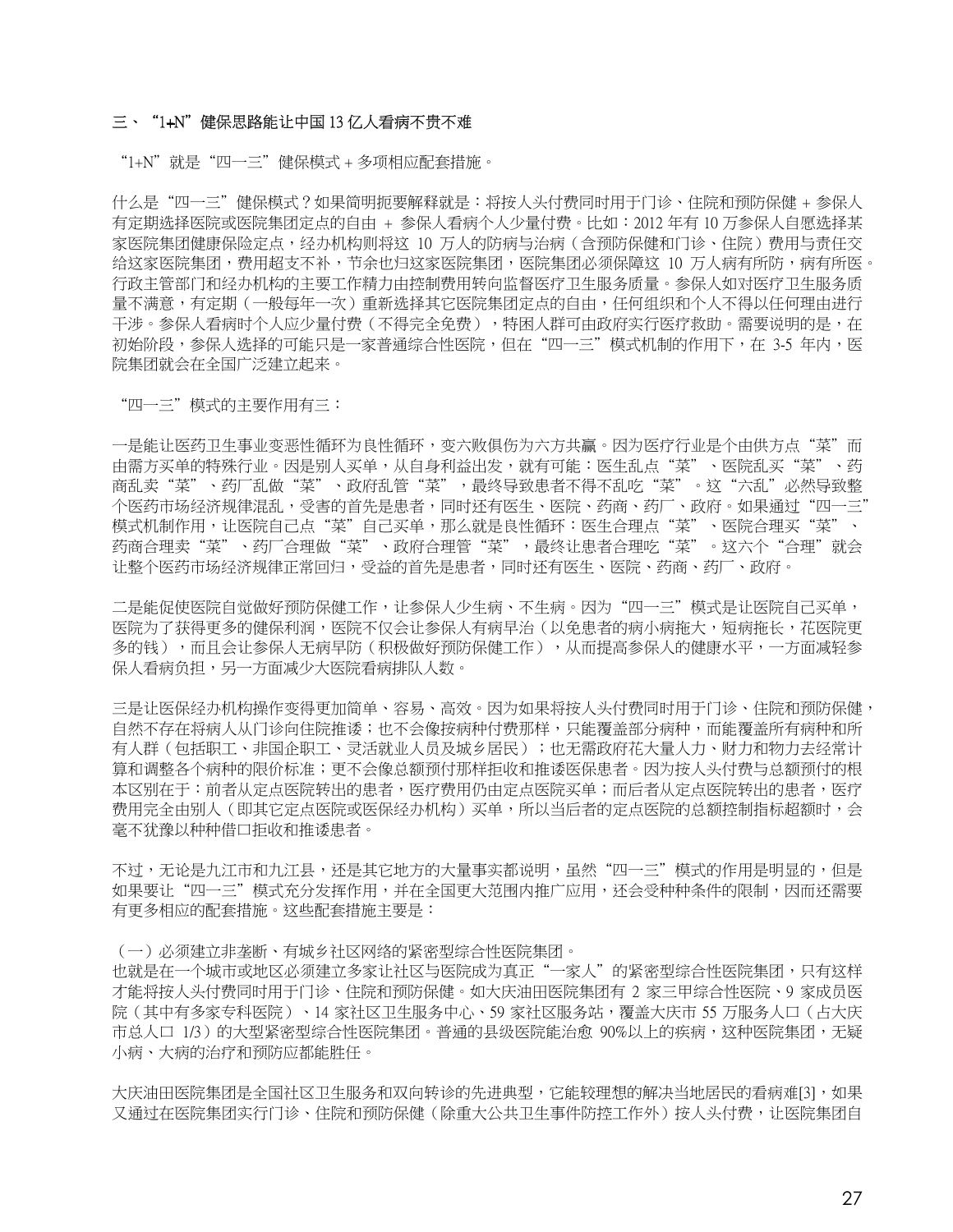己点"菜"自己买单,促使医院集团自觉控制滥开药、滥检查、药价虚高和造假骗保,就能大幅度提高健保基 金的使用效率,提高城乡居民的健康保障水平。这样,大庆油田医院集团如还有相应配套措施,它所能解决的 就不只是居民的看病就。

如果大庆油田医院集团的门诊、住院和预防保健都是自己点"菜"自己买单,医院集团还会去滥开药、滥检查 吗?还会与患者合谋造假骗保吗?还会去买高价,甚至天价药吗?如果医院集团不买天价药和"换脸"药,天 价药和"换脸"药还有销售市场吗?如果没有这种市场,药商和药厂就会老老实实卖药和做药。如果医院集团 能合理买药和用药,药商和药厂也能合理卖药和做药,政府就没有必要去搞吃力不讨好的药品强制集中招标采 购,药品"零差率"销售和财政补贴。

也许有人会问,又如何让大庆油田医院集团模式在全国大量复制呢?这当然还要借助"四一三"模式机制的作 用。这主要体现在以下两个方面:

第一,因"四一三"模式能促使社区卫生机构的预防保健工作良性循环。大庆油田医院集团无法在全国复制的 第一个原因,是因为医院集团的下属社区卫生机构的预防保健工作做得越多越好,那么医院集团就会赔得越惨, 如果其它城市没有大庆油田管理局的财政支持能力和力度,那么医院集团不愿也无力去做好预防保健工作;而 如采用"四一三"模式则相反,社区卫生机构的预防保健工作做得越多越好,医院集团的医保利润就会越大, 全国其它城市即使没有政府财力支持,医院集团同样不仅愿意也有能力帮助其下属的社区卫生机构做好预防保 健工作。

第二,因"四一三"模式能促使医疗卫生机构必须做强做大。大庆油田医院集团无法在全国复制的第二个原因 是,全国其它地方医疗机构的产权所者不像大庆油田那样单一,而是多元化的,只要日子混得下去,都会以种 种理由不进行资源整合。而如果采用"四一三"模式,让参保人有定期选择一家普通医院或一家医院集团定点 的自由,参保人自然更愿意选择看病更方便的医院集团医保定点。在全民医保的情况下,医疗卫生机构要想生 存和发展就不得不抱团做强做大。可以肯定,假如在大庆市采用"四一三"模式,大庆市政府一定会在 1-2 年 内另建 1-2 家能与大庆油田医院集团抗衡的紧密型医院集团[4]。

(二)必须采用三个"不同"和一个"自选"的健保操作方法。

如何才能让参保人自愿与医院集团签约,这是保证"四一三"模式顺利实施的另一个关键措施。可采用以下方 法:1、在同一城市或地区可采用"四一三"与非"四一三"两种不同的健保管理模式。2、两种不同的管理模 式应有两种不同的筹资标准和保障水平。因"四一三"模式比非"四一三"模式的运行成本更低,如果是相同 的筹资标准,那么前者比后者的保障水平要高得多;而如果是相同的保障水平,那么前者比后者的筹资标准要 低得多;3、两种不同的管理模式应采用两种不同的基金收支渠道,也就是两种模式的基金必须分别核算和分 开管理,不得互相挤占挪用;4、两种不同的管理模式必须由参保人自愿选择,政府和经办机构不得强制。以 上作法简称为:三个"不同"(即管理模式不同、筹资标准和保障水平不同、基金收支渠道不同)和一个"自 选"(即由参保人自愿选择管理模式)。

上述做法的目的是让参保人根据个人和所在单位的参保缴费能力自愿选择管理模式:如果缴费能力弱可选择 "四一三"模式;如果缴费能力强可选择非"四一三"模式。比如,深圳市从 2005 年开始,在门诊中采用两 种付费方式:一种是按人头付费,每月人均仅交 8 元保费就能享受到 80%的门诊报销待遇(因目前深圳缺少像 大庆那样的医院集团,如果将按人头付费扩大到住院,会有一定的操作难度);而另一种是其它付费方式,每 月人均需交 100 元以上(是前者 10 倍以上),享受的医保待遇是:如无大病保险,门诊在用完个人账户后全 由个人自费。参保人采用何种付费方式深圳市政府并不强制,完全由单位和个人自选。结果:到 2010 年,在 全市 1100 万参保人中已有 840 万自愿选择了门诊按人头付费(占全市总参保人数的 76%),参保人自觉与自 己选定的社区健康服务中心签约。选择按人头付费的基本上是中低收入人群,而选择非按人头付费的基本上是 企业经理和老板等高收入人群。

(三)必须扶助更多能产生真正"鲶鱼效应"的民营综合性大医院,尤其是医院集团建立和发展。 如果不打破公立医院垄断局面,不改变公立医院的"大锅饭"机制,再好的管理模式也很难发挥作用,所以必 须扶助更多能对公立医院形成强大竞争压力的大型民营综合性医院,尤其是医院集团。发展民营医院不只是为 了补充,更重要的是为了制衡。通过强大的竞争压力促使公立医院自觉改革、真正改革,从而提高工作效率和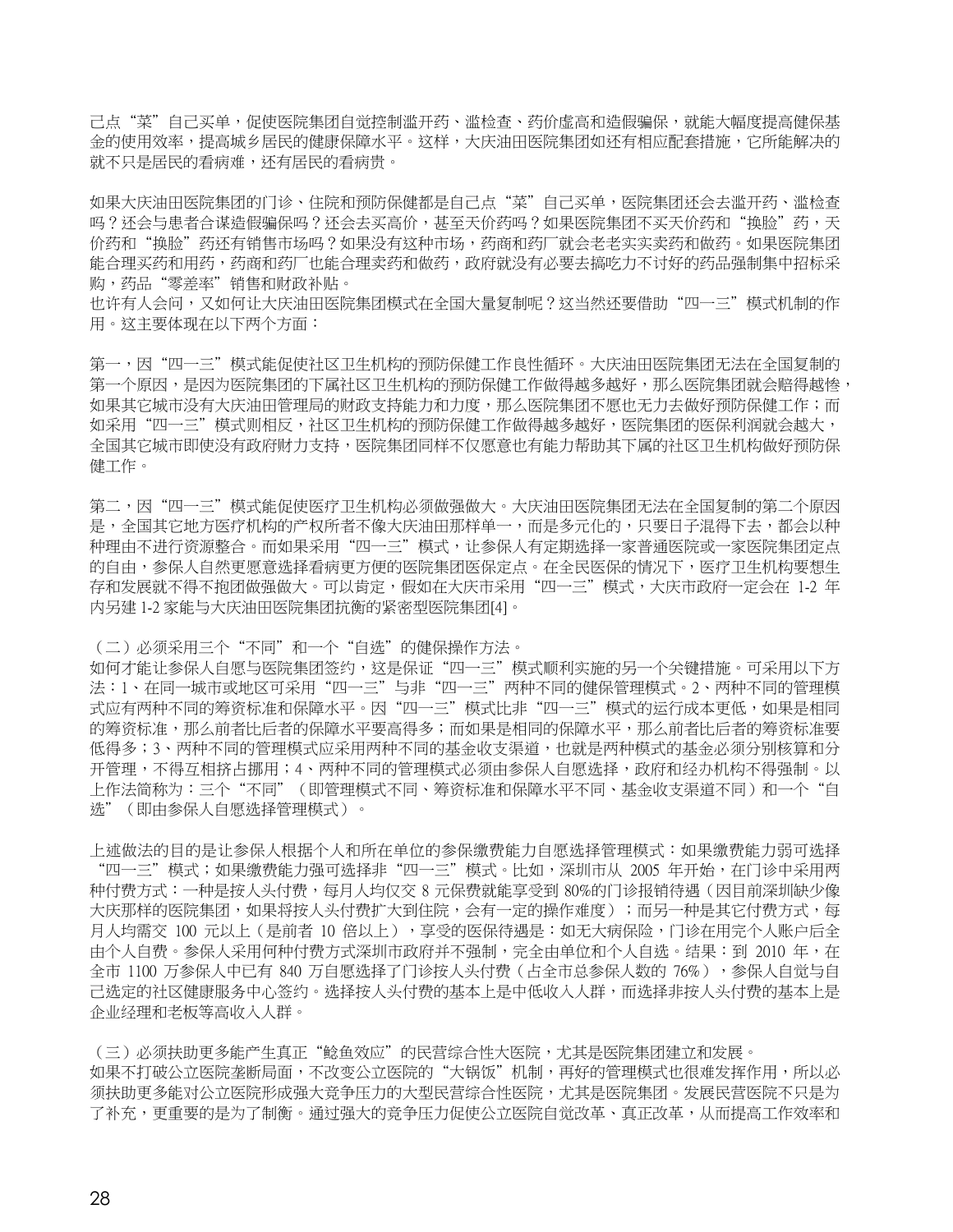质量。考虑到民营医院发展处于起步阶段,政府应采取扶助政策。比如,让非营利性民营医院也享受公立医院 的土地划拨政策待遇(土地不得改变用途);鼓励公立医院的技术人才停薪留职到民营医院工作或在民营医院 兼职;规定凡由民营医院出资培养的技术人才在一定年限内公立医院不得接收为员工;民营医院固定资产投资 达到一定金额政府应给予奖励等。

(四)必须改变政府现有"撒胡椒面"式投资方式,应将政府投资集中用于全民健保。

"四一三"模式尽管能大幅度降低医疗卫生成本,从而大幅度降低参保和看病负担,可是依然会有许多普通百 姓,尤其是贫困人群参不起保,需要政府投资帮助他们参保。更会有许多普通百姓和贫困人群在生病后,尤其 是生大病后看不起病,更需要政府投资实施医疗救助。因而各级政府应将财政集中用于全民健保(即防病与治 病保险)上,而不是到处去"撒胡椒面"(目前政府对新医改是从五个方面分散投资)。所有医疗卫生机构必 须通过质优价廉的医疗卫生服务吸收健保基金生存和发展。

(五)必须加速医院管理"三个现代化"建设,实现成本与质量的有效控制。 必须尽快改变目前医院,尤其是公立医院普遍既不乐于也不善于成本与质量控制的现状。特别是医院集团管理 层级更多,管理难度更大,因而必须加速医院管理"三个现代化"的建设:一是现代化企业管理制度的建立, 二是现代化管理人才的培养和使用,三是现代化信息技术的利用。

除了上述配套措施外,"四一三"模式的应用还必须要有科学、合理的操作方法与程序,否则也会事与愿违。 综上所述,"1+N"是以九江的"四一三"健保模式为基础,以大庆油田的医院集团模式和深圳的三个"不同" 一个"自选"模式为补充,以政府集中投资全民健保、"多元化"办医和"三个现代化"医院管理为必要条件 的中国全民健保新思路。"1"和"N"两者是相互依存、互助共赢的关系。"四一三"模式离不开多项配套措 施,否则"四一三"模式很难发挥作用。同样,多项相应配套措施也离不开"四一三"模式。因为:如果没有 "四一三"模式,仅靠行政干预在中国很难建立起更多真正的医院集团;如果没有"四一三"模式,三个"不 同"和一个"自选"根本没有存在基础;如果没有"四一三"模式,比公立医院更加强烈的医民营医院逐利欲 望会使全民健保基金面临更大风险;如果没有"四一三"模式,即便政府对全民健保的投资力度再大也会成为 "无底洞";如果没有"四一三"模式,医院对成本与质量控制不会感兴趣……。所以,要让中国 13 亿人病 有所医,需要建立中国全民健保部的全民健保制度又离不开具有相应配套措施的"四一三"模式为其 保驾护航。因而,只有"1"种健保管理模式("四一三"健保模式)+"N"项配套措施(非垄断的医院集团 + 三个"不同"一个"自选" + 政府集中投资全民健保 + "多元化"办医 + "三个现代化"医院管理 + 科学、 合理操作方法……) = 中国 13 亿人看病不贵、不难。

注:本文是熊茂友为应邀参加 2011 年 12 月在湖北医药学院召开的《2011 年中国医疗保险高峰论坛》准备的发 言稿;后被中国国家财政部财政科学研究所全文刊登在 2012 年第 3 期《财政研究简报》(内部刊物)上;现 又在原有的基础上又作了进一步修改、补充。

# 附:"四一三"健保模式简介

该模式的基本作法是:

1、四定:定就诊医院、定医保费用、定医保责任、定医院定点人数规模。也就是根据参保人不同年龄段的费 用标准和参保人所选择的医院的"定点"人头数,将医保费用和医保责任包干给各医院(或医院集团),费用 超支不补,节余归医院(即实行按人头付费)。这样做的目的就是要让医院自己"点菜"自己"买单",促使 医院不该点的"菜"自觉不去乱点。

2、一自由:参保人如对医院的医疗服务质量不满意,可以有定期(一般一年一次)无条件重新选择其它医院 定点的自由。这样做的目的是让医院必须注重医疗服务质量,该点的"菜"也必须得点。

3、三方付费:参保人就诊时由三方支付费用,由医院出大头、患者本人出小头、医保经办机构或政府支付特 殊费用(特殊费用指大的传染病和自然灾害导致医院无力承受的费用)。这样做的目的是要让参保人在看得起 病的同时也要有费用意识,让医院在有费用意识的同时又不至于因无力抗拒的外部原因将医院压垮。 以上归纳为"四定一自由三方付费"医保模式,简称为"四一三"医保模式。因作者主张将医疗保险上升为健 康保险,所以将"四一三"医保模式后改为"四一三"健保模式。